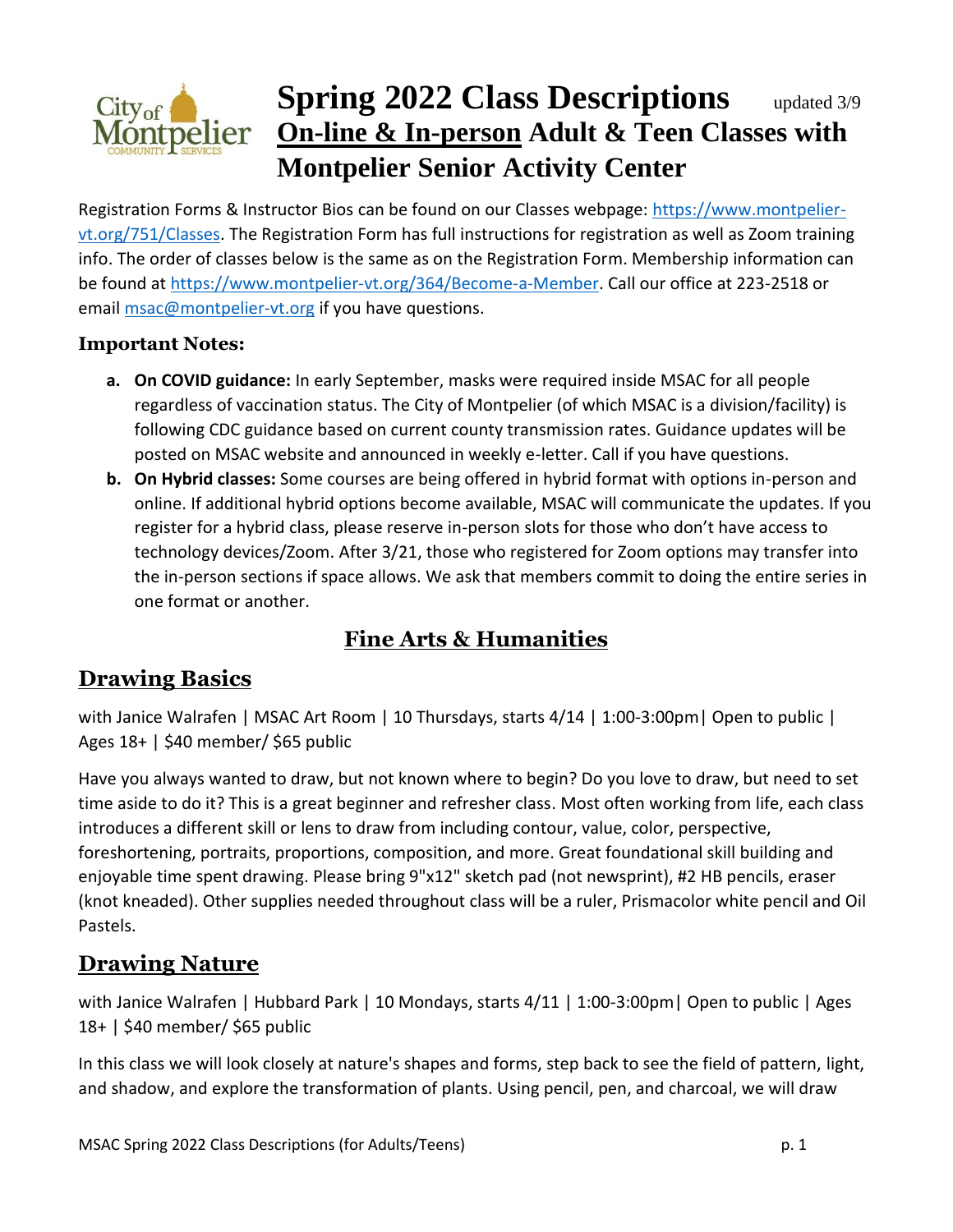from life and outside as much as possible. Open to all abilities. We will meet outside, distanced, and masked, at Hubbard Park New shelter in good weather. Otherwise, classes will be at the senior center.

## **Handbuilding with Clay**

with Janice Walrafen | MSAC Art Room | 10 Mondays, starts 4/11 | 4:00-5:30pm | Open to public | Ages 18+ | \$40 member / \$65 public | Purchase of clay and firing is \$35 per 25lb bag of clay and will be paid to the instructor on the first day of class.

This is an introductory class in the art of hand building in clay. Whether making functional pottery or sculptural pieces, we will use basic techniques such as using coils, slabs, molds, and pinch-pot methods to create pieces in accordance with individual interest. Clay is a fun, flexible material to create just about anything you can imagine. Purchase of clay and firing is \$35 per 25lb bag of clay and will be paid to the instructor on the first day of class. Janice has been working in clay her entire life. Her mother was a potter and Janice is a clay artist making tiles, sculptures, and vessels from slabs.

## **Painting at All Levels**

with Linda Hogan | at MSAC Art Room | 10 Mondays, starts  $4/4$  | 10:00am-12:00pm | Open to public | Ages 15+ | \$40 member / \$65 public

Explore the wonderful world of painting in acrylics, watercolors, oils, pastels, your choice. Bring your own ideas.There will be instruction, handouts, sharing our art and many new ideas and explorations offered to help you create your masterpiece. A great way to start the week by spending some time with a fine group of creative people!

## **Rug Hooking**

with Pam Finnigan | at MSAC Art Room | 10 Wednesdays, starts 4/6 | 9:30-11:30am | Open to public | Ages 30+ | \$40 member / \$65 public

Pam is a certified rug hooking instructor who teaches both traditional and non-traditional techniques. Participants will need a rug hooking frame or 12 to 14-inch quilter's hoop, foundation cloth, rug hook, small pair of sharp scissors, a permanent marker and wool cloth or wool strips. A machine to cut wool is available for students to use during class. Supplies will need to be purchased by the student. Beginner and seasoned rug hookers are welcome. Beginning students will be called by the teacher prior to the start of class. Also, she will gladly answer any questions you might have.

## *Not this quarter***: Meditative Mandalas: Learning how to Channel Energy through Meditative Art**

with Nicole McNeill | Zoom | Thursday April 14<sup>th</sup> | 4-6pm | Open to public | Ages 12+ \$20 member /\$30 public

Sacred geometry is used as a tool for channeling energy and a guide to help focus on pattern building. Meditation includes body awareness and breathing practice for chakra clearing. Nicole McNeill is a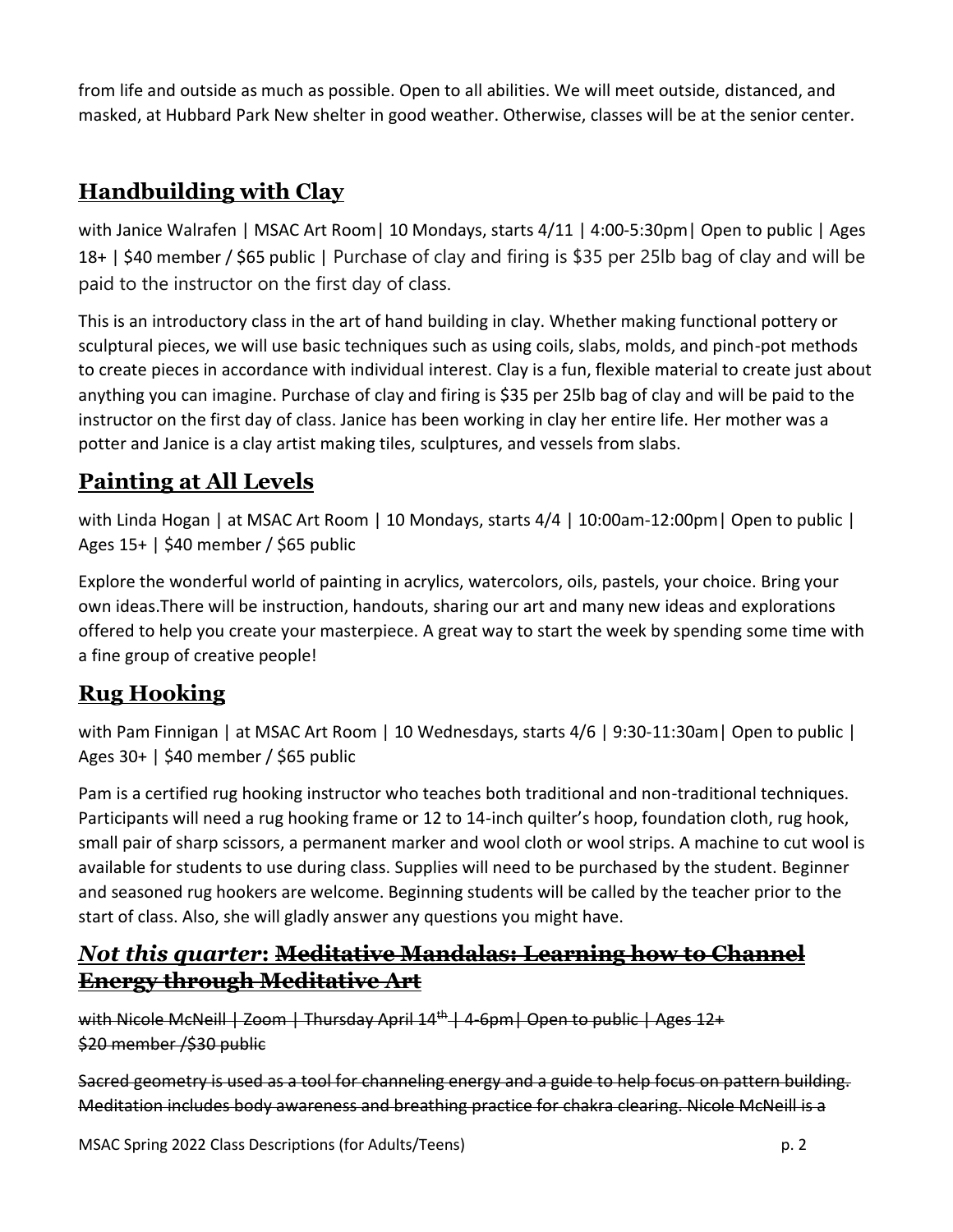holistic wellness enthusiast and life coach using meditative art for energy healing. Her artwork is a minimal practice of white pen, pencil, paint, or charcoal on black canvas. She uses sacred geometry and her identity as a foundation for the process of her artwork.

## *New:* **Film Appreciation: "No, But I've Seen the Movie:" Classic Films Based on Short Stories**

with Rick Winston | at Savoy | 8 Mondays, starts  $4/11$  | 10am-12pm | Open to public | Ages 12+ | \$60 member /\$85 public

A 1989 anthology called "No, But I Saw the Movie" featured twenty short stories that were made into classic American films. We'll view eight of them, starting with "the Jazz Singer" (the original 1927 version) through "Stagecoach," "All About Eve," and "Rear Window."

## **Digital Photography**

with Linda Hogan | MSAC Activity Room | 10 Tuesdays, starts 4/5 | 12:30pm-2:30pm | Open to public | Ages 15+ | \$40 member / \$65 public

In this workshop we will explore new ways of looking at things around us to make a picture something very special, and go deeper into the art of seeing. Each week we will take on a theme that will help broaden your understanding of capturing a perfect image that tells a good story. Half of the time we will explore color photography and the other half will be focused on the beauty of classic black and white imagery. Basic and interesting photography concepts will be explained as well as things you may want to know to prepare for an exhibit and/or selling your work.

You will need any kind of digital camera with a memory card or smart phone, a flash/thumb drive and a notebook and pen/pencil for notes. This is a fun class for all levels and through a series of weekly assignments and critiques will help open your eyes and give you skills, new image options and information that you can use for a lifetime of exploration for making better photos.

## *New:* **Ordering Your Affairs**

with Cynthia Stadler | Zoom | Wednesday, May 4<sup>th</sup> | 3-4:30pm| Open to public | Ages 12+ By Donation

No one plans to become sick or disabled but preparing in the event that you need help managing the nuts and bolts of your life can make all the difference. Join us for guidance and discussion about ordering your affairs.

**Creative Writing** 2 class series on Mondays OR Wednesday, both on Zoom

with Maggie Thompson | on Zoom | 10 **Mondays**, starts 4/4 | 10:00am-12:00pm| Only for MSAC members | Ages 50+ | \$40 Montpelier resident / \$50 non-Montpelier resident

with Maggie Thompson | on Zoom | 10 **Wednesdays**, starts 4/6 | 1pm-3pm| Only for MSAC members | Ages 50+ | \$40 Montpelier resident / \$50 non-Montpelier resident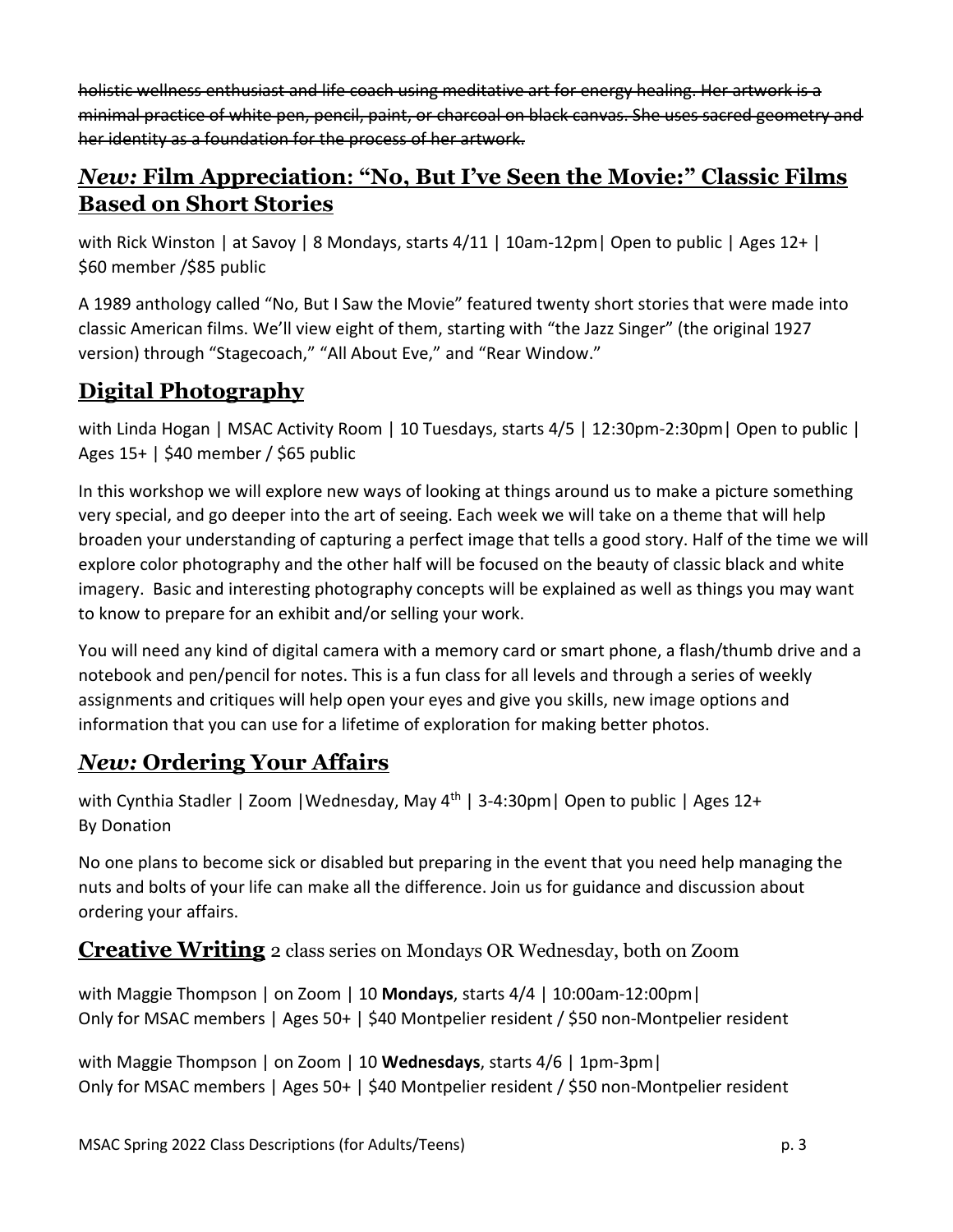Whether we journal , write letters, memoir, fiction, or creative nonfiction, writing gives pause to illuminate our life experiences, providing connections for our children and grandchildren, as well as for ourselves. Through the use of optional homework assignments and writing prompts in class, we will discover new angles to explore our stories. Along the way we will touch on craft elements such as setting, character development, imagery, and dialogue that will help shape our words and grow our skills as writers. Sessions will include sharing our work aloud (optional) and offering thoughtful discussion and robust encouragement. Classes are tailored to the aspirations of the participants. Lastly, writing with others at MSAC is fun, infused with insights and spice!

## **Creative and Remaking Poems**

with Samn Stockwell | Zoom | 10 Wednesdays, starts 4/6 | 3pm-4pm | Open to public | Ages 30+ | \$40 member / \$65 public

This workshop will offer participants an opportunity to create and share poems with a supportive group. The workshop will use writing prompts for the creation of new poems and include discussions of how the poems work. We will talk about how to communicate the unique textures of our lives in our poems. Discussions of individual poems will begin with the positive and include practical suggestions for building a better poem.

## **Active Living & Wellness**

**Bone Builders** (5 different class series, all twice weekly, 3 on Zoom only, 2 Hybrid option for in-person or on Zoom)

**Section A:** with **Laura Morse | Zoom** | **12 wks, Mondays & Fridays**, starts 4/4 | 3:15-4:30pm| Only for MSAC members and city employees | Ages 50+ | \$40 Montpelier resident / \$50 non-Montpelier resident

**Section B:** with **Laura Brown, Theresa Lever & Pat Carstensen** | **Zoom** | **12 wks, Mondays & Thursdays**, starts 4/4 | 5:00-6:00pm| Only for MSAC members and city employees | Ages 50+ | \$40 Montpelier resident / \$50 non-Montpelier resident

**Section C:** with **Tina Muncy | Zoom** | **12 wks, Tuesdays & Fridays**, starts 4/5 | 5:00-6:00 pm Only for MSAC members and city employees | Ages 50+ | \$40 Montpelier resident / \$50 non-Montpelier resident

**Section D & H:** with **Nancy Schulz | Hybrid:** Options to register **in-person** at **MSAC** (H) OR **Zoom** (D) | **12 wks, Tuesdays & Fridays**, starts 4/5 |10:15am-11:30am| Open to public | Ages 50+ | \$40 Montpelier resident / \$50 non-Montpelier resident

**Section E:** with **Joan Barrett, Jean Phillips & Barbara Ladabouche | Zoom** | **12 wks, Tuesdays & Thursdays**, starts 4/5 | 8:30-9:30am| Only for MSAC members and city employees | Ages 50+ \$40 Montpelier resident / \$50 non-Montpelier resident |**New Students will need to attend a training .**

As we age, we all gradually lose muscle mass, bone density, flexibility, strength, and balance. The focus of Bone Builders is to diminish or avoid these negative consequences of aging. Instructors lead students through a series of warm-ups; leg, core and arm exercises; gentle stretches; movements to enhance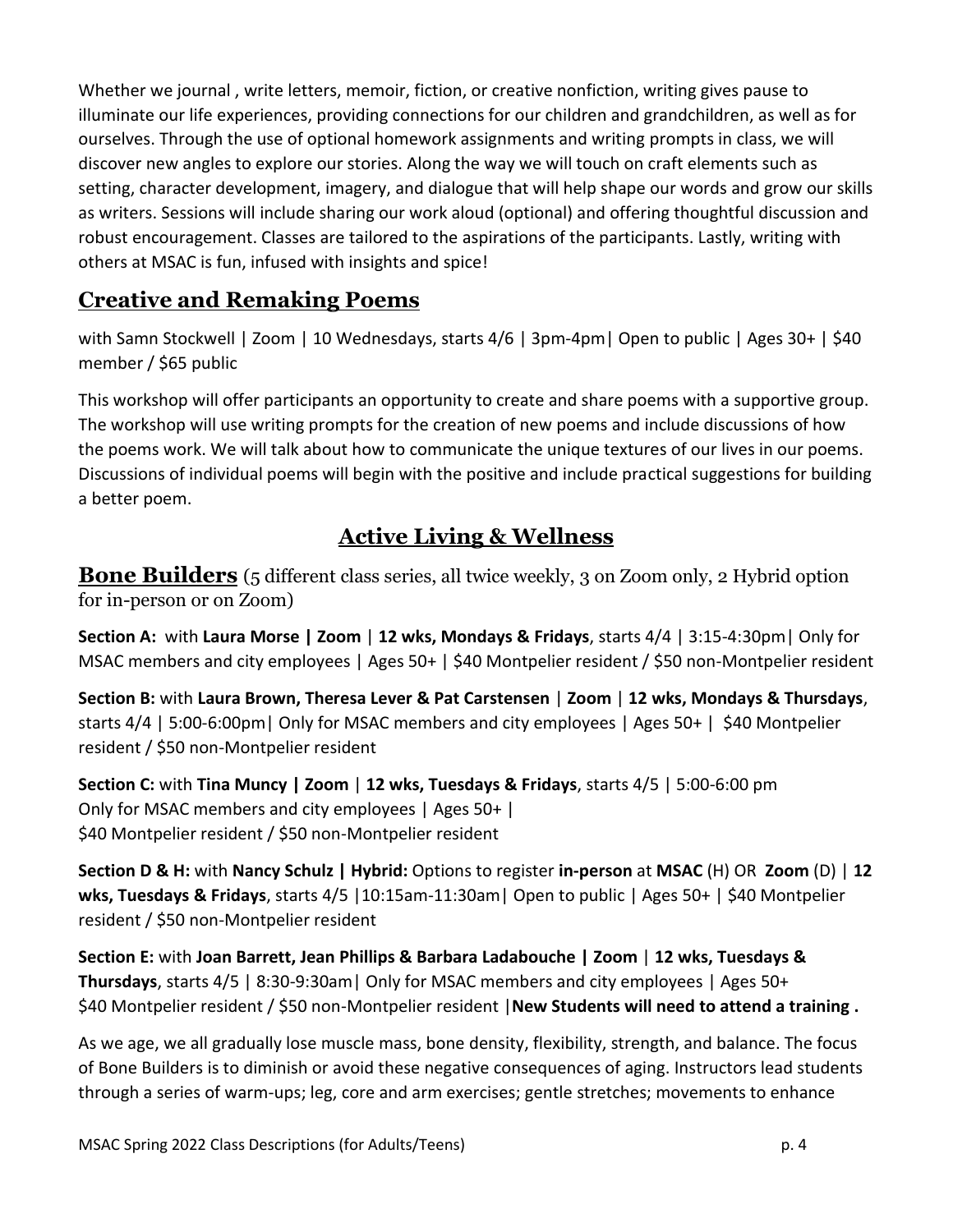balance; and a series of cool downs. We use hand and ankle weights which begin at one pound and increase incrementally according to student readiness. The entire class is done seated or standing; each student works at the level that's appropriate for them. Weights are provided to those who don't have their own. Choose a class that suits your schedule and find out why the Bone Builders program is so popular at MSAC!

## **Tai Chi for Fall Prevention**

with Ellie Hayes and Dyne Sapp | MSAC and Zoom | 12 Wednesdays, starts 4/6 | 1:15-2pm | Open to public| Ages 12+ | \$35 member / \$60 public

Tai Chi Vermont's Fall Prevention Tai Chi Program is not just for folks with balance challenges. The simplified movements of this short form are easy and satisfying to learn, adaptable for all ages and abilities, and serve as an excellent introduction to basic Tai Chi principles. In these times of so much change and daily doses of worrisome news, establishing a Tai Chi practice can lend some stability and stress relief, mindfulness and enjoyment to your life. Please join us!

Fall Prevention Tai Chi Sampler: <https://vimeo.com/643581599>

## **White Tiger Qigong Form**

with Ellie Hayes | MSAC and Zoom | 12 Wednesdays, starts  $4/6$  | 12pm - 1pm | Open to public | Ages 12+ | \$35 member / \$60 public

To ring in 2022 as China's Year of the Tiger, learn to move like one! White Tiger Qigong comes to us from the Nam Hoa Temple Tradition of southern China. This form includes an Energy Workout - simple Qigong movements practiced with repetition - as well as a sequence of movements looking very much like Tai Chi - flowing from one to the other, stepping, turning, etc. The form has 36 named movements (some of which are repetitions), ranging from simple to complex; a few of them may pose challenges to balance, strength and flexibility, although these can be modified. As the movements are learned, we can deepen our experience of their energetic qualities and spiritual intent. Tiger Form sampler: <https://vimeo.com/643576974>

## **Movement for Parkinson's & Other Neuro-Movement Challenges**

with Mary Chris DeBelina | at MSAC Activity Room | 10 Thursdays, starts 4/7 | 10:00-11:15am | |Open to public | Ages 15+ | \$35 member / \$60 public |

#### **Checks made payable to Mary Chris DeBelina**

This class utilizes a variety of movement and dance modalities, dynamic imagery and visualizations to tap into your body intelligence. Create new neural pathways and strengthen movement patterns to help improve activities of daily living (ADL), increase range of motion and flexibility, postural stability, strength and social interaction. Class structure includes gentle movement fundamentals beginning in a chair, standing (adapted to chair as needs indicate), barre/chair exercises, and center work, progressing to across the floor and ending with individual and group dances. Infused with music that enlivens the spirit and invites creative expression. Individual experience is acknowledged, no matter the age and physical proficiency of the participant.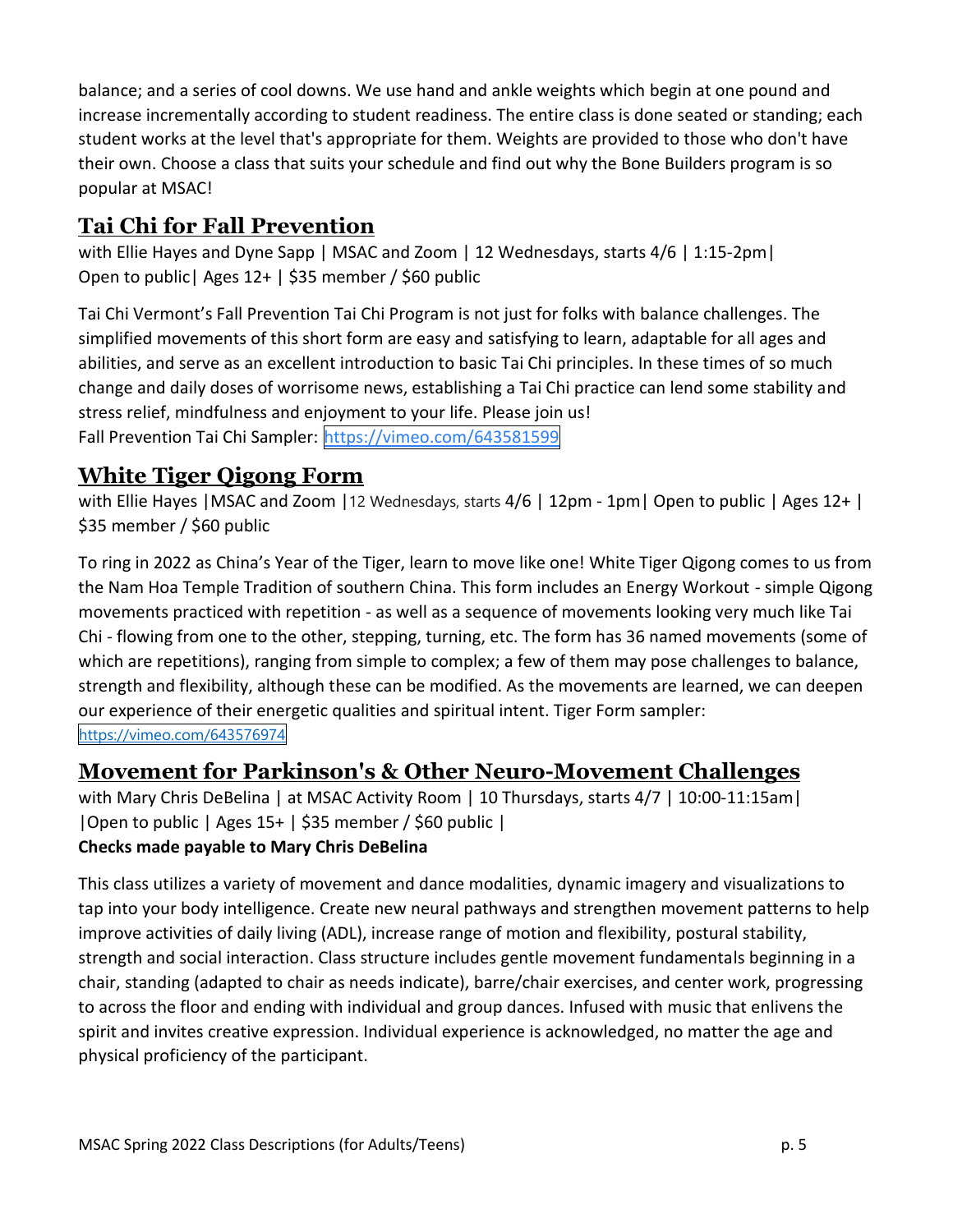#### **Next Level Beginners Pilates**

with Shannon Hepburn | Zoom | 11 Mondays, starts 4/4 | 10:30-11:30am | Open to public | Ages 15+ | \$35 member / \$60 public

This class is for people who have previously taken a Beginner Pilates class and would like to repeat the class working at a gentle pace with reminders of the Basic Principles. Not limited to previous students of Shannon.

#### **Pilates Express**

with Shannon Hepburn | Zoom | 11 Wednesdays, starts 4/6 | 10:15-11:00am | Open to public | Ages 15+ | \$35 member / \$60 public

This class is for people who have completed the Pilates for Beginners class at MSAC (or individuals who have prior experience with Pilates). Start your day with a 45 minute flowing mat class that focuses on core engagement, strength, and stability. All exercises may be modified to suit individual needs. Participants should be able to move comfortably from a standing position to the floor.

#### **Somatic movement: Calm your nervous system**

with Amy Lepage | on Zoom | 10 Tuesdays, starts 4/5 | 9:15-10:15am | Open to public | Ages 18+ | \$35member / \$60 public

Empowerment through education, understanding and attention to yourself. Slow, focused, gentle movement actively engages the nervous system in a learning process called "neuromuscular retraining." This class focuses on stress relief, self-care, calming the nervous system, improving mobility, reducing aches, pains and habitual tension and movement patterns. Movements are done standing, sitting and lying on the floor. Modifications possible. Interested, but an individual session may be a good place to start? Email Amy as sliding-scale is offered to MSAC members and Amy is seeing clients in-person on Mondays or via Zoom.

## **Yoga series:**

#### **Listed approximately from gentler to more vigorous**

#### **Chair Yoga**

with Ragan Sheridan | Zoom | 12 Thursdays, starts 4/7 | 1:30-2:30pm | Open to public | Ages 18+ \$45 member / \$70 public

This is a very gentle class done in a chair and standing. There is an emphasis on taking care of oneself through gentle movement, body and breath awareness to allow for improved mobility, balance and respiration, reduction in stiffness. Note: One-on-one yoga therapy sessions with Ragan are also available by separate registration at a discounted rate of \$35/hour for MSAC members.

#### **Yoga for Osteoporosis & Osteopenia**

with Ragan Sheridan | Zoom | 12 Fridays 4/8 | 4:00-5:00pm | Open to public | Ages 18+ | \$45 mem. / \$70 public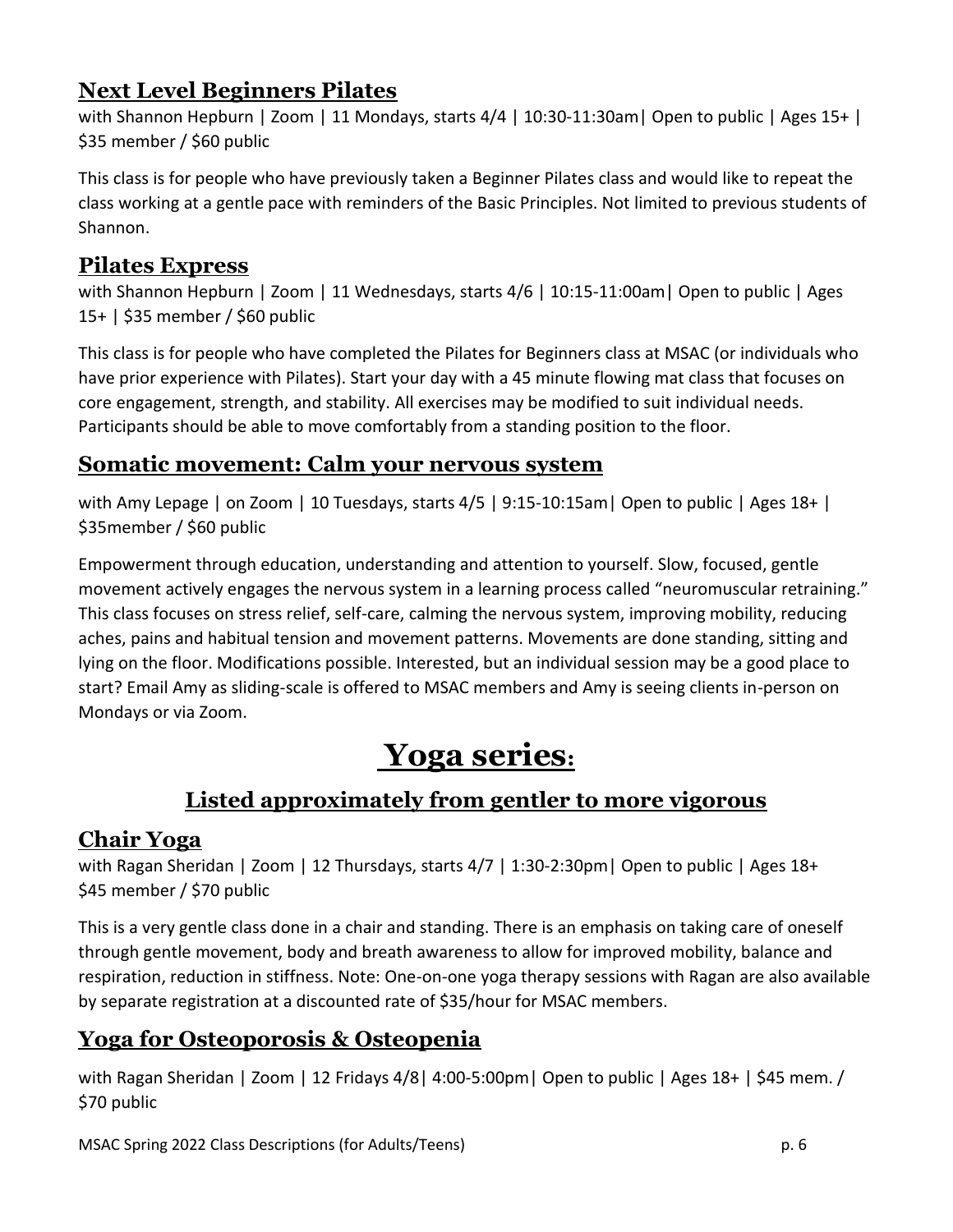This class will focus on awareness of correct body mechanics to reduce the risk of fractures as well as improving posture and balance, strengthening bones and increasing flexibility. We will also incorporate tools for stress management and increased well-being. We will be standing, on hands and knees and lying down. We will use the wall, chair, blankets, and modifications will be taught for individual needs.

Please contact ragan@rootsofsupport.com or 802-552-8995 for questions. Note: One-on-one yoga therapy sessions are also available by separate registration at a discounted rate of \$35/hour for MSAC members.

## **Moving Into Stillness: Yoga & Meditation**

with Sarah Parker-Givens | Zoom | 12 Thursdays, starts 4/7 | 2:00-3:15pm | Open to public | Ages 18+ \$45 member / \$70 public

Quiet the body and mind in this weekly yoga/meditation class. Each practice will begin with gentle movement and conscious breathing to prepare the body for meditation. Meditation techniques will vary and include chanting. Sarah specializes in breath-focused yoga for beginners and seniors. Visit www.heartcenteredyoga.weebly. com for more information about Sarah and her teaching.

#### **Gentle Flow Yoga**

with Sarah Parker-Givens | Zoom | 12 Wednesdays, starts 4/6 | 9:00-10:00am | Open to public Ages 18+ | \$45 member / \$70 public

Gentle Flow Yoga is the linking of breath with gentle movement, a moving meditation that helps connect us with the present moment. Conscious breathing has a profound effect on the nervous system and our emotions. Join us as we practice mindfulness and active relaxation. This class will include getting up and down from the floor. Visit heartcenteredyoga.weebly.com for more information about Sarah and her teaching.

## **Moderate Yoga for Balance**

with Patty Crawford | Zoom | 12 Thursdays, starts 4/7 | 10:00-11:15am | Only for MSAC members and city employees | Ages 50+ | \$35 Montpelier resident / \$45 non-resident

Yoga for Balance develops a focused and stable mind and strengthens the legs, feet, and core body. Using a combination of breath and balancing postures, flexibility and awareness are developed. Training the mind to focus and integrating the breath in repeated movement builds the strength required to stay in balanced postures for an extended period of time. Good balance and focused attention increases our ability to prevent serious injury.

## **Moderate Yoga to Improve Balance**

with Ragan Sheridan | Zoom | 12 Thursdays, starts 4/7 | 3:00pm - 4:15pm | Open to public | Ages 18+ | \$45 member / \$70 public

In this class we will strengthen and increase flexibility of our feet, ankles, hips, our core, and back muscles as well as our overall posture to improve our balance. We will cultivate body awareness along with focused attention through mindful movement and we will use the breath to help up us stay present in the moment through physical as well as life transitions. We will also look at where there is imbalance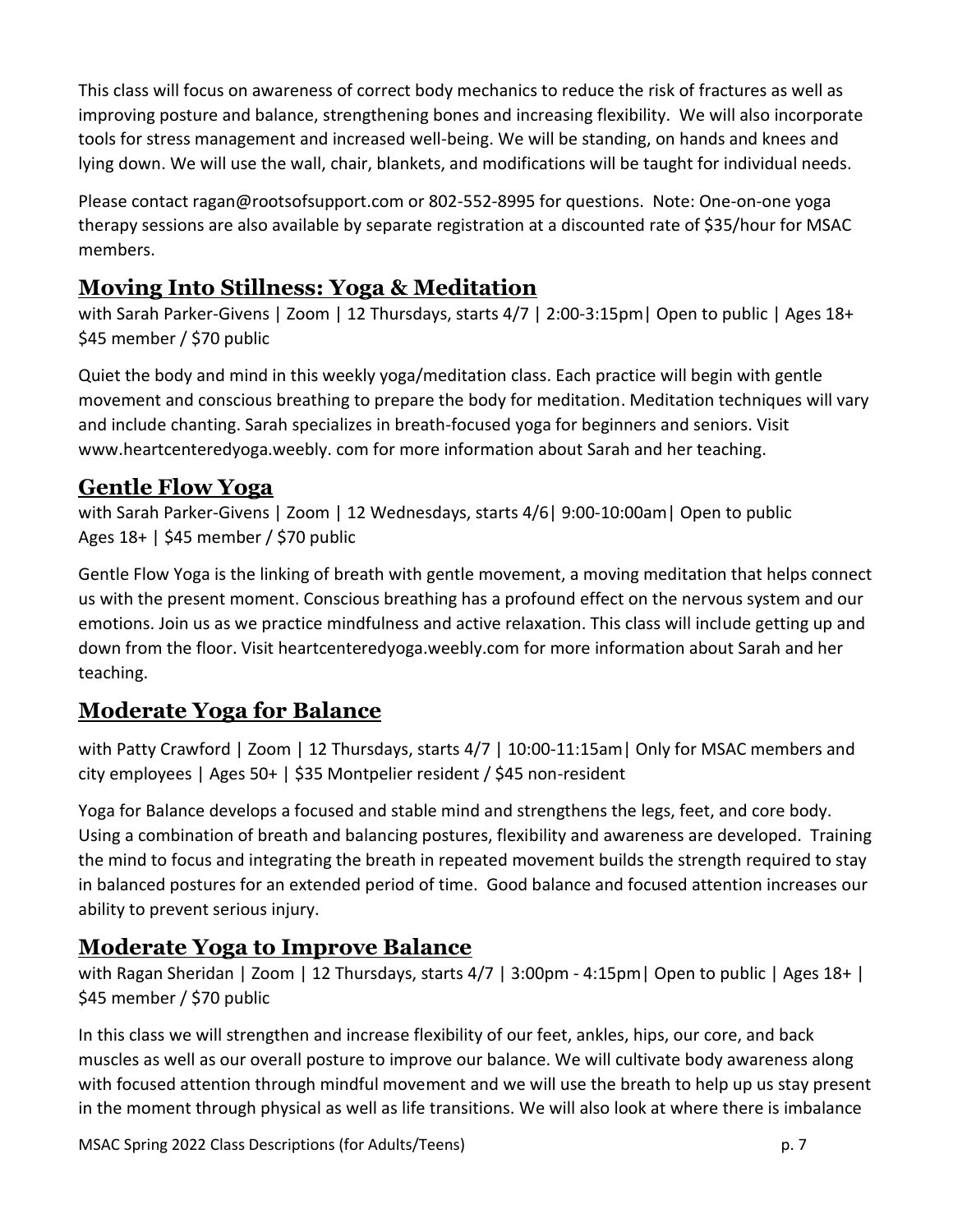in the rest of our being and work with various tools to support overall balance of our body, emotions, mind and spirit. This is a moderate class for those experienced with yoga and able to get up and down from the floor comfortably and stand for extended periods of time.

## **Moderate Yoga**

Mondays with Ron Sweet |Zoom| 12 **Mondays**, starts 4/4 | 11:45am - 1:00pm| Open to public | Ages 18+ | \$35 member / \$60 public

Thursdays with Ron Sweet | Zoom| 12 **Thursdays**, starts 4 /7 | 11:45am - 1:00pm| Open to public | Ages 18+ | \$35 member / \$60 public

Learn to move with greater awareness and proper alignment while exploring the constant stream of subtle messages that your body offers as it guides you toward mindful movement, which helps lower the risk of injury on and off the mat. You'll learn to coordinate movement with breath to improve stability and focus, help to reduce stress, all while maintaining and improving strength, balance, and flexibility. This class is more active than the gentle classes.

## **Moderate Flow Yoga**

with Sarah Parker-Givens | on Zoom | 12 Wednesdays, starts  $4/6$  | 5:00pm-6:15pm | Open to public | Ages 18+ | \$50 member / \$75 public

Flow Yoga is the linking of breath with movement. In this moderate flow class, we will focus on movement and postures that increase strength, flexibility and balance. Students must have prior yoga experience and be able to comfortably move from floor to standing. Sarah specializes in breath-focused yoga for beginners and seniors. Visit heartcenteredyoga.weebly.com for more information about Sarah and her teaching.

## **Yoga for Focus and Fitness: Strength and Flow**

with Monica DiGiovanni | on Zoom | 12 Wednesdays, starts 4/6 | 9:00-10:15 am | Open to public | Ages 14+ children under 18 may attend accompanied by a parent or alone by permission of the instructor and parent. | \$45 member / \$70 public

Do you enjoy physical activities such as running, cross-country skiing, dancing, biking, and hiking? This class is suitable for those with an active level of fitness. The use of props is strongly suggested to safely and comfortably explore the edges of your practice. Class begins and ends with meditation and gentle postures on the floor. The heart of class enjoys a core focused practice of isometric strengthening exercises interwoven with yoga postures of intermediate complexity. At the center of it all is a practice of compassion and acceptance of one's individual experience. Athleticism and previous yoga experience are recommended.

#### **One-on-One Yoga Therapy Sessions**

with Ragan Sheridan | Zoom | scheduling varies by individual | 55 minutes per session | Open to public | Ages 18+ | \$35 member / \$50 public

**What is yoga therapy?** Yoga therapy is a journey of healing, finding balance and integrating all aspects of ourselves- body, mind, emotions and spirit. It empowers individuals to take an active role in their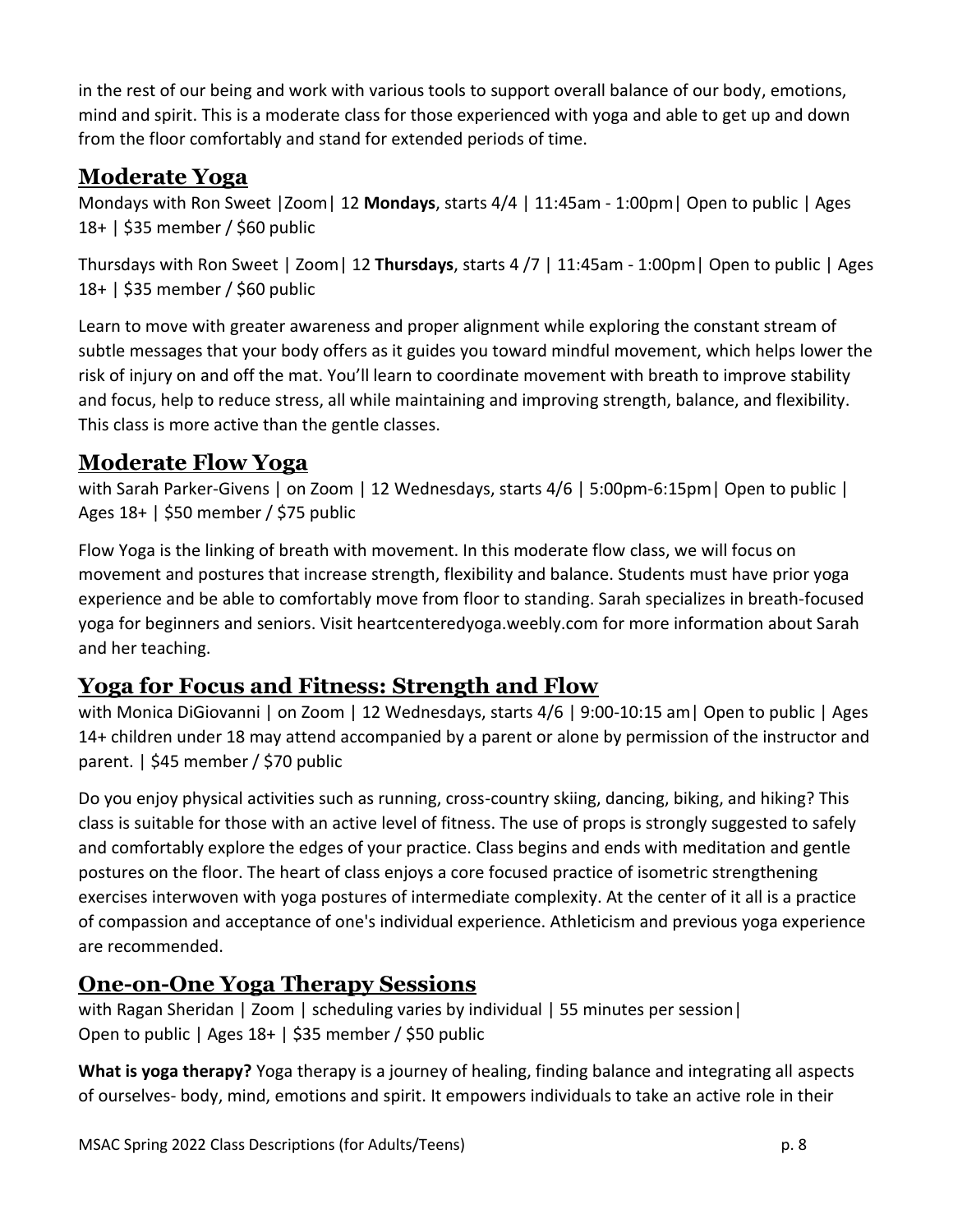health and wellness and can be used by itself, along with conventional medicine and with other alternative modalities. We use props for comfort and safety so literally any body can benefit. No previous yoga experience is required. **What to expect from a session?** We will create a personalized approach based on your specific symptoms, needs and goals to support you in finding relief, restoring balance and feeling better. **Who can benefit from yoga therapy?** Anyone suffering from illness, injury, chronic pain, exhaustion, stress, aging related changes, those looking for more energy and vitality as well as individuals wanting to create a personalized home yoga practice based on your needs. **How do I schedule my session?** First, register through MSAC. Next, contact Ragan Sheridan directly to schedule an appointment 802-552-8995 or ragan@rootsofsupport.com. Appointments are available on Zoom.

## **Drop-in Groups**

Most of our Drop-in Groups meet weekly and are FREE; some accept donations. People of all ages are welcome! We are grateful to all our drop-in group facilitators/leaders who volunteer their time! Do you have an idea for a new Drop-in group you'd like to facilitate/organize, or know someone who can? Contact us in the office.

# **Community Jam with experienced musicians Community Jam with**

**experienced musicians** | at MSAC Community Room | Biweekly the 1<sup>st</sup> and 3<sup>rd</sup> Thursdays | 6:15-8:00pm| Open to public | Age 14+ |

The Montpelier Senior Center will host a "Slow Jam" on the first and third Thursdays of the month from 6:15 PM to 8 PM. The purpose of Slow Jam is to get the players to have fun playing with other musicians, playing songs by ear and learning the jam protocols associated with traditional and Celtic music.

The session will start with a short instruction on Jam formats, if new people are present, followed by playing familiar tunes at a slower than normal tempo and focus on playing by ear once the key of the song is announced. The second part of the session will focus on a Jam session at moderate speed. All acoustic string instruments are welcome (no amplification please). Accordions, concertinas, etc. would be welcome as well. Unfortunately, because of Covid protocols, wind instruments will not be able to participate at this time. We must also limit percussion instruments. If you would like to bring that type of instrument, please send a note first and we will discuss this with you. Jacob Stone, Greta Stone and Susan Reid are the musicians who are leading the group. All ages and levels of playing are welcome to participate. We would welcome experienced players to attend to help lead the group at times. These sessions are meant for beginning and intermediate level players with some basic familiarity with their instruments and will not include in-depth instrument instruction. This is a drop-in group, please feel free to come to any session.

There will be a suggested \$5 donation requested at each session. We will be wearing masks and plan to be socially distanced during this time at the Montpelier Senior Activity Center, 58 Barre St., Montpelier. If you are interested, please send a note to Bob Barrett, 223-1856, barrettsvt@gmail.com to be added to